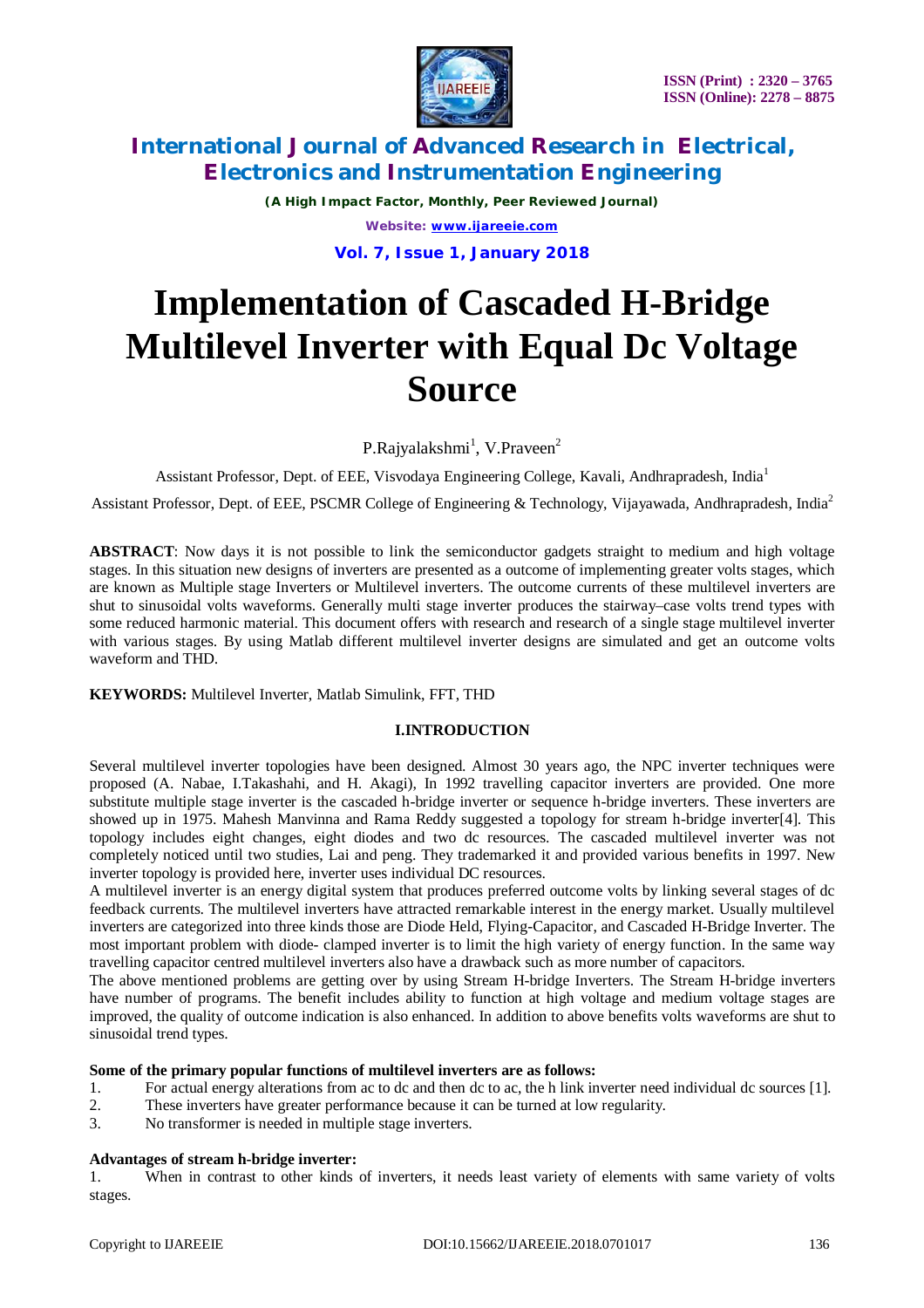

*(A High Impact Factor, Monthly, Peer Reviewed Journal)*

*Website: [www.ijareeie.com](http://www.ijareeie.com)*

#### **Vol. 7, Issue 1, January 2018**

2. To limit the changing failures, the smooth changing methods are used.

#### **II. CASCADE H-BRIDGE INVERTER**

 The ripper topology centred on the sequence relationship of individual stage inverters with individual dc resources. These inverters are showed up in 1975. Mahesh Manvinna and Rama Reddy suggested a topology for stream h-bridge inverter [4]. This topology includes eight changes, eight diodes and two dc resources. The cascaded multilevel inverter was not completely noticed until two studies, Lai and peng. They trademarked it and provided various benefits in 1997.

A three level inverter produces an output voltage level of  $0, +V$  de -V de. Three level inverter limits at high frequency because of switching losses and device rating constraints.



### Fig. 1 Cascade H bridge multilevel inverter

Each level of inverter produces three different voltage output's namely,  $0, +V$ <sub>dc</sub> -V<sub>dc</sub> by connecting an output with the dc supply using opposite combinations of the four switches,  $S_1$ ,  $S_2$ ,  $S_3$ ,  $S_4$ . To taken +V <sub>dc</sub>, switches  $S_1$  and  $S_4$  are turned on, and  $-V$  <sub>dc</sub> can be taken by turning on S<sub>2</sub> and S<sub>3</sub>. By turning on all the witches output becomes zero.

| Voltage (Vo) | S1 | S <sub>2</sub> | S <sub>3</sub> | S <sub>4</sub> |
|--------------|----|----------------|----------------|----------------|
|              |    | 0              |                | 0              |
| $+Vdc$       |    |                | 0              | 0              |
| -Vdc         |    |                |                |                |
|              |    |                |                |                |

*Switching table for Three level inverter*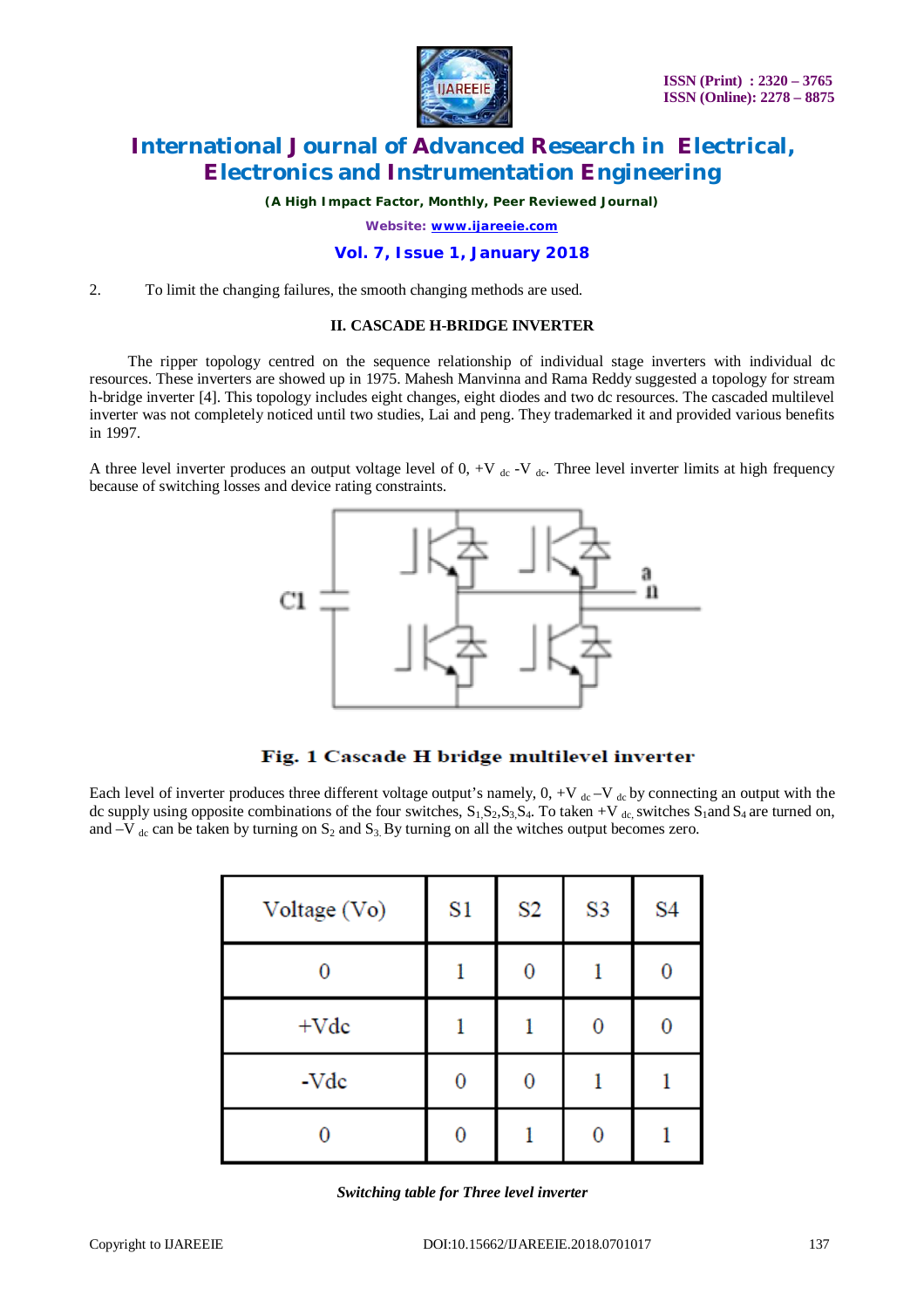

*(A High Impact Factor, Monthly, Peer Reviewed Journal)*

*Website: [www.ijareeie.com](http://www.ijareeie.com)*

### **Vol. 7, Issue 1, January 2018**

*M* **level cascade** *h* **bridge multi level inverter**



**Fig 2. Circuit diagram of** *m* **level cascade** *h* **bridge multi level inverter.**

In above figure each separate DC source is connected to an H-bridge inverter. The ac terminal voltages of different level inverters are connected in series.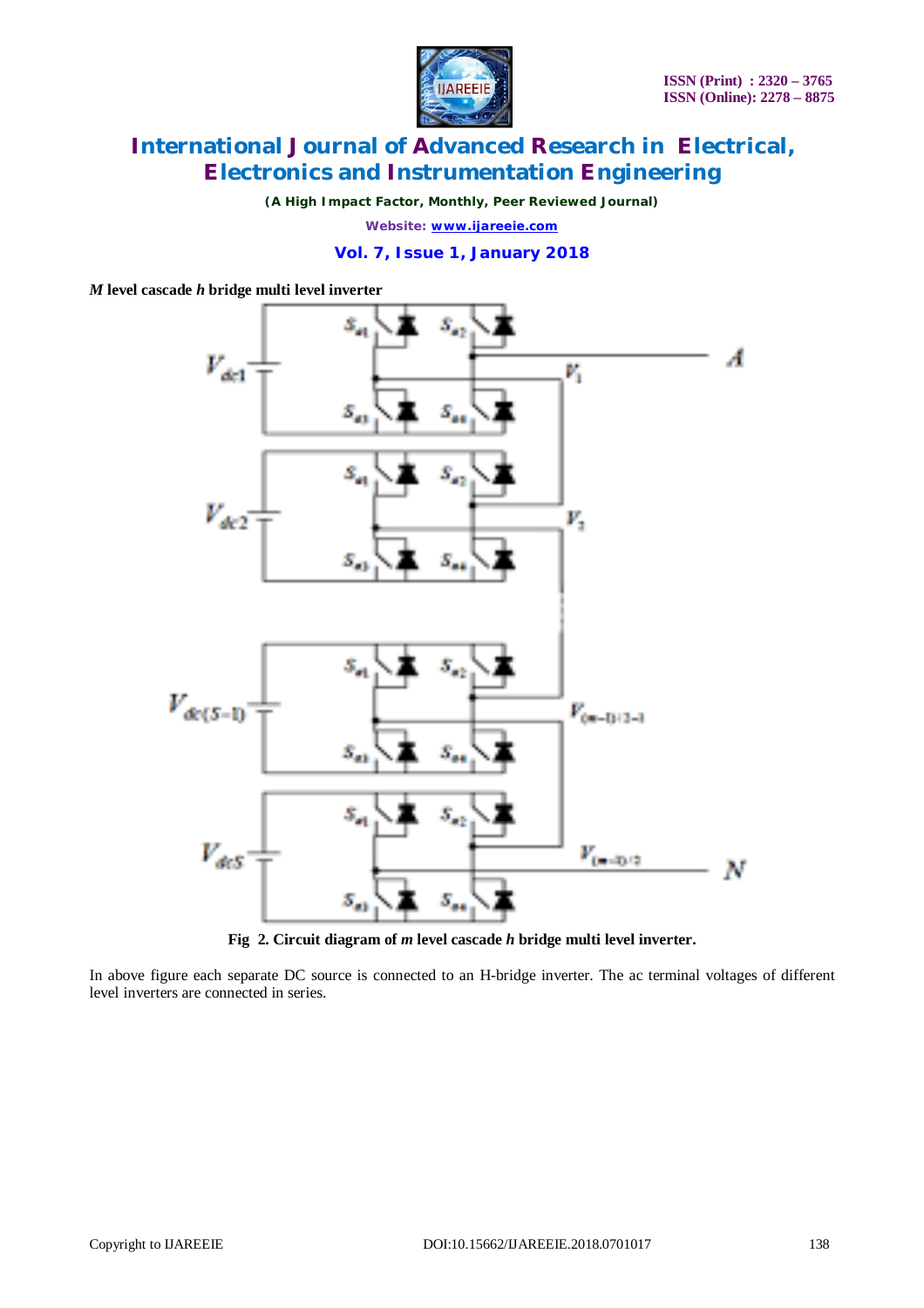

*(A High Impact Factor, Monthly, Peer Reviewed Journal)*

*Website: [www.ijareeie.com](http://www.ijareeie.com)*

### **Vol. 7, Issue 1, January 2018**

The simulink model of Seventeen level inverter as shown in fig.3.



**Fig.3 simulation diagram of seventeen level cascade h-bridge multilevel inverter.**

The simulink design of 17 stage cascaded h-bridge multilevel inverter as proven in fig 4.The routine made up of eight subsystems, 16 beat turbines, one volts statistic, one scope and energy GUI. Each portion of dc resource is linked with an H-bridge inverter. The outcome volts of eight h-bridges is 17 stages are  $(+V_{dc}$  to 8V  $_{dc}$ , 0,-V<sub>dc</sub>to -8<sub>Vdc</sub>).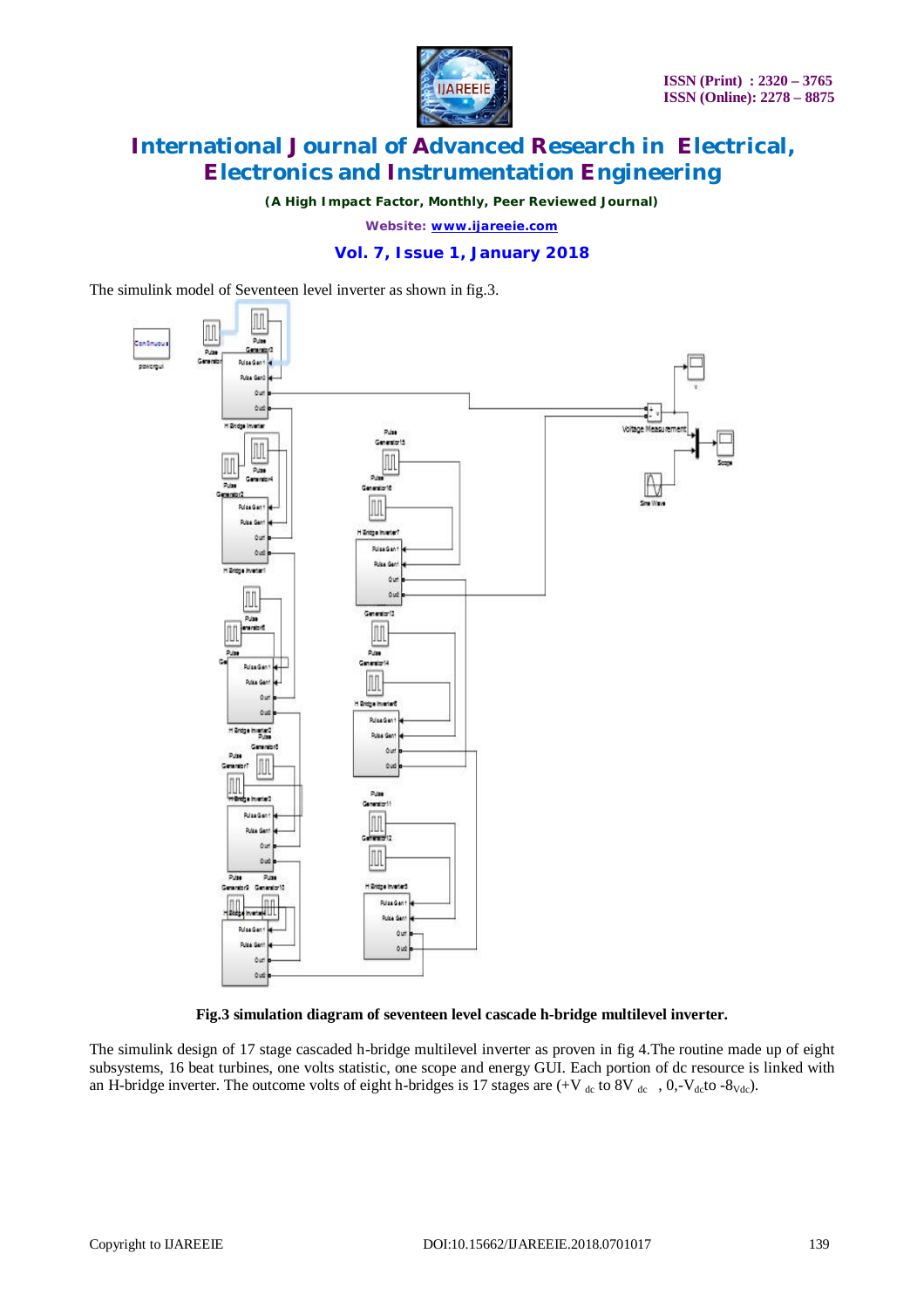

*(A High Impact Factor, Monthly, Peer Reviewed Journal)*

*Website: [www.ijareeie.com](http://www.ijareeie.com)*

### **Vol. 7, Issue 1, January 2018**

### **III.RESULT**

The corresponding output voltage waveform of this multilevel inverter is shown in fig.4.



**Fig. 4 output wave form of seventeen levels Cascade H-bridge multilevel inverter.**



**Fig. 5 output wave form of seventeen levels Cascade H-bridge multilevel inverter with equal dc source.**

In 17 level inverters the beat turbines are working with different changing perspectives with simulator time frame is 0.1seconds and the causing outcome trend form as shown in above determine.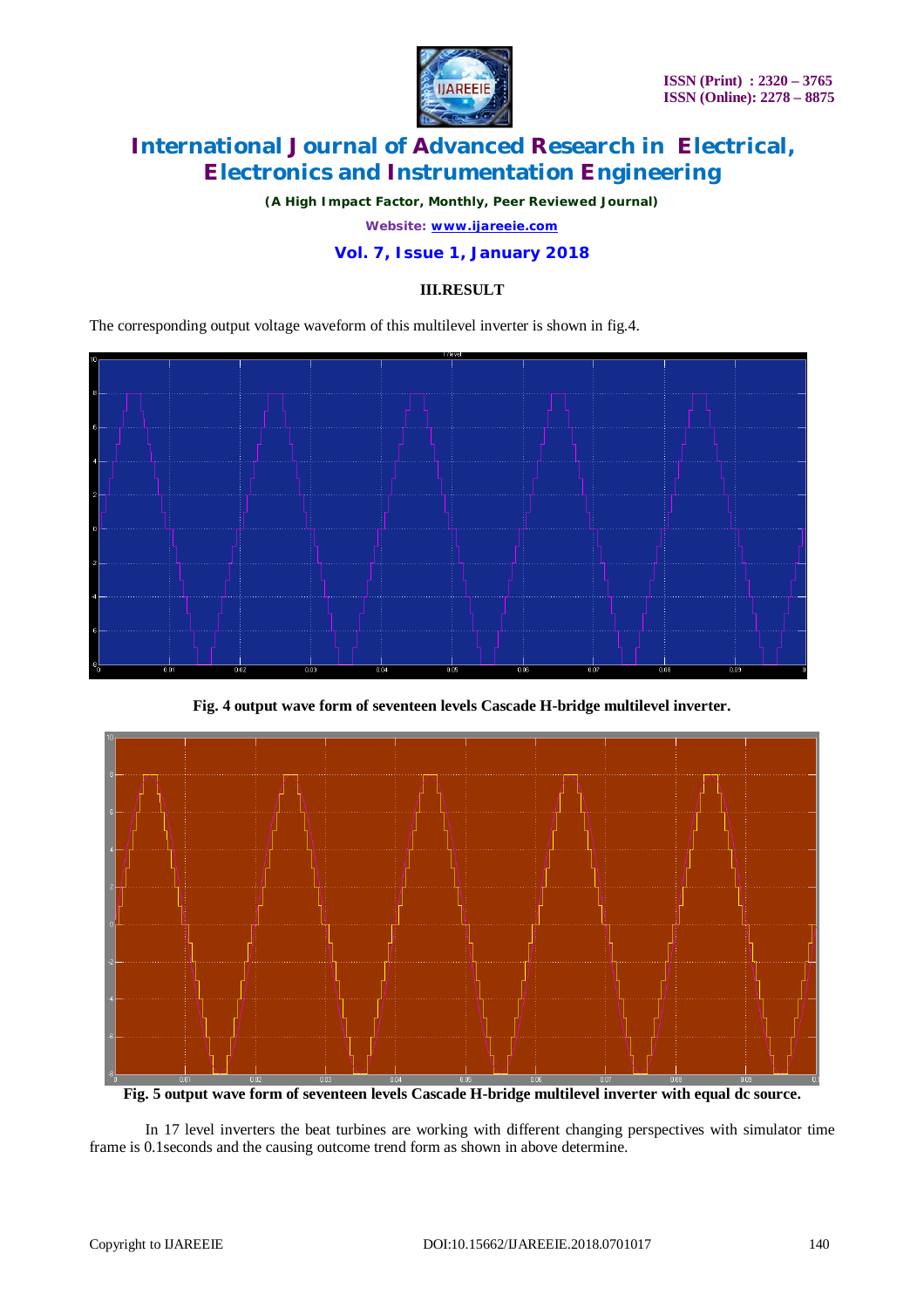

*(A High Impact Factor, Monthly, Peer Reviewed Journal)*

*Website: [www.ijareeie.com](http://www.ijareeie.com)*

### **Vol. 7, Issue 1, January 2018**



**Fig. 6 FFT analysis of Seventeen level inverter.**

By using FFT research the 17 stage inverter has decreasing complete harmonic disturbances with 13.67% proven in above determines.



**Fig. 7 FFT analysis of twenty three level inverter.**

By using FFT research the 23 stage inverter has decreasing complete harmonic disturbances with 12.93 % proven in above determines.

In the same way simulator designs for 25, 27, 29 and 31 stages are simulated and the acquired answers are tabulated.